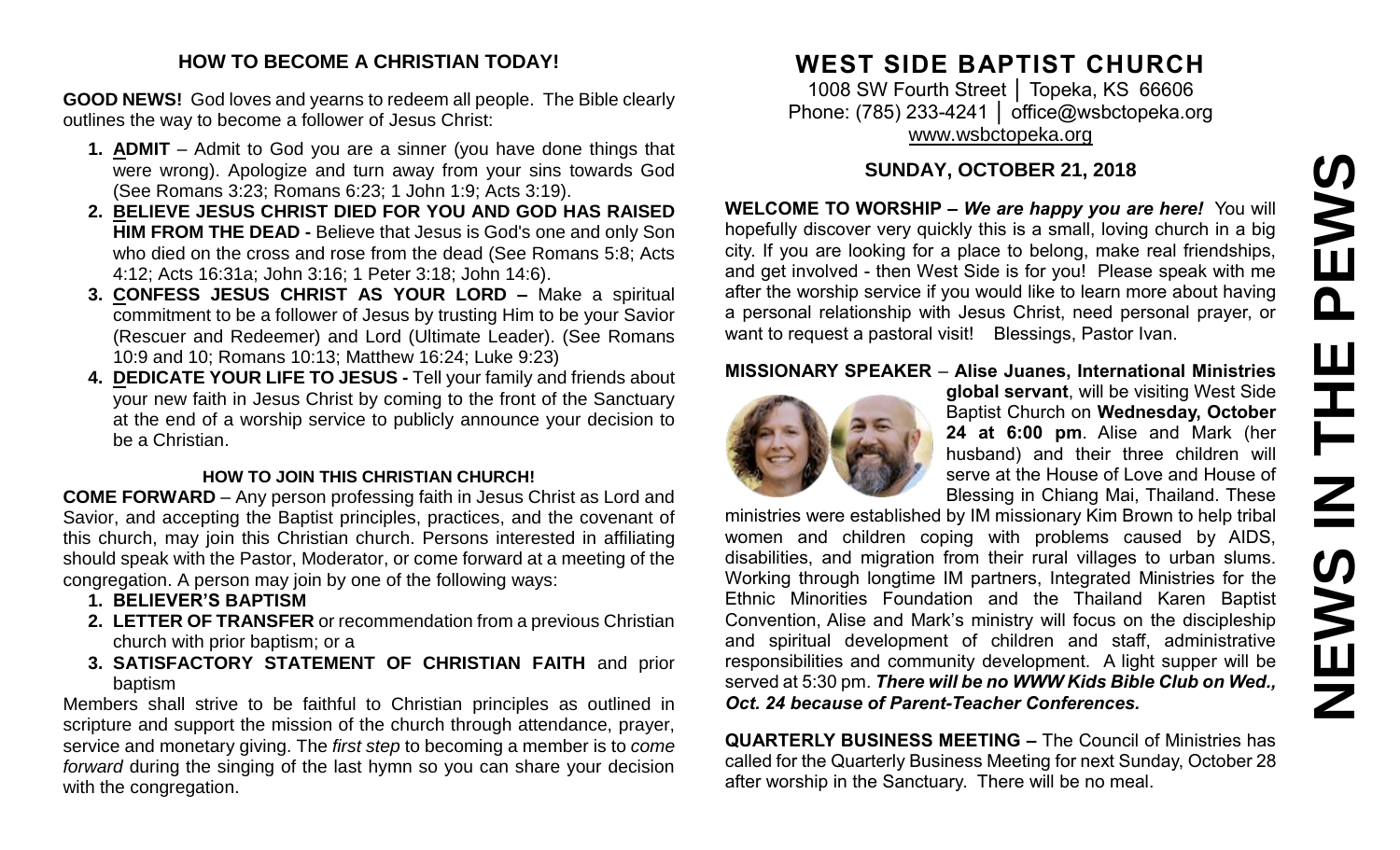**AGAPE BENEVOLENCE FUND** - Your neighbors and friends need your help! The Church receives financial donations over-and-above our operating expenses to  $n \geq \frac{1}{2}$  help members and neighbors in need with medicine, rent/mortgages, utilities, and water bills. Would you



consider giving a gift to support our church family and friends? Donations can be presented on Sunday, mailed to the Church, or dropped off at the Church Office (M-F, 8 am to 4 pm). ~Pastor Ivan

**BABY CLOSET REPORT – September:** 126 children in 45 families were able to receive free baby clothes, diapers, wipes, and other items from the Baby Closet during September 2018. **The Baby Closet is open Mondays (9-11AM), Wednesdays (5-7 PM) and Thursdays (1-3 PM).** Donations of baby items, clothes (newborn to size 5), and cash/check are appreciated.

#### **BAPTIST WORLD ALLIANCE WOMEN'S DAY OF PRAYER** – The 2018



Baptist Women's Day of Prayer is set for Monday, November 5. Join millions of other Baptist women in a day of adoration, celebration, petition, and supplication. The Baptist Women's Union of the South West Pacific prepared the 2018 Day of Prayer program. The theme is Arise and Shine through Unity and Justice. Find valuable information at <http://bwawd.org/2018-Day-Of-Prayer>

**BIBLE STUDY -** Come for the one-hour small group study of the biblical book **"ACTS OF THE APOSTLES" on Wednesdays at 10:30 am in Holmer Hall**. The Bible study is taught start-to-finish ("Lectio continua"), no previous experience necessary. Bible studies are free and open to the public. A new study will start October 31 – "The Book of Esther – God Saves His People!"

**CHOIR SEASON HAS BEGUN -** All who enjoy singing and have some available time to spend learning music on *Wednesday from 7:00 to 8:00 pm*, are invited to join the Choir. Contact Janet Nyfeler at (785) 271-9460 or [janetnyfeler@gmail.com.](mailto:janetnyfeler@gmail.com) We will visit about songs coming up and maybe even sing a few.

### **WEEKLY CALENDAR**

#### **SUNDAY, OCTOBER 21**

| Breakfast (FH)         |
|------------------------|
| <b>Sunday School</b>   |
| Worship Service (S)    |
| Mission Committee (HH) |
|                        |

#### **MONDAY, OCTOBER 22**

| Music Committee Meeting (HH)         |
|--------------------------------------|
| <b>Baby Closet Ministry</b>          |
| Capital City Men's Chorus (FH)       |
| Daughters of the Am. Revolution (HH) |
|                                      |

#### **TUESDAY, OCTOBER 23**

| $6:00 \text{ pm}$ | Ward Meade NIA Chili Fundraiser Com (HH) |
|-------------------|------------------------------------------|
| $7:15 \text{ pm}$ | Outreach & Evangelism Committee (HH)     |

#### **WEDNESDAY, OCTOBER 24**

| Missionary Visit - Alise Juanes, Thailand |
|-------------------------------------------|
|                                           |
| WWW Bible Club and Adult Bible Study (HH) |
|                                           |
|                                           |
|                                           |

#### **THURSDAY, OCTOBER 25**

| $1:00 - 3:00$ pm | <b>Baby Closet</b>                        |
|------------------|-------------------------------------------|
| $6:00 - 8:00$ pm | Ward Meade Neighborhood Impr. Assoc. (HH) |

#### **FRIDAY, OCTOBER 26 Pastor's Day Off**

#### **SATURDAY, OCTOBER 27**

1:00 pm Worship Team Practice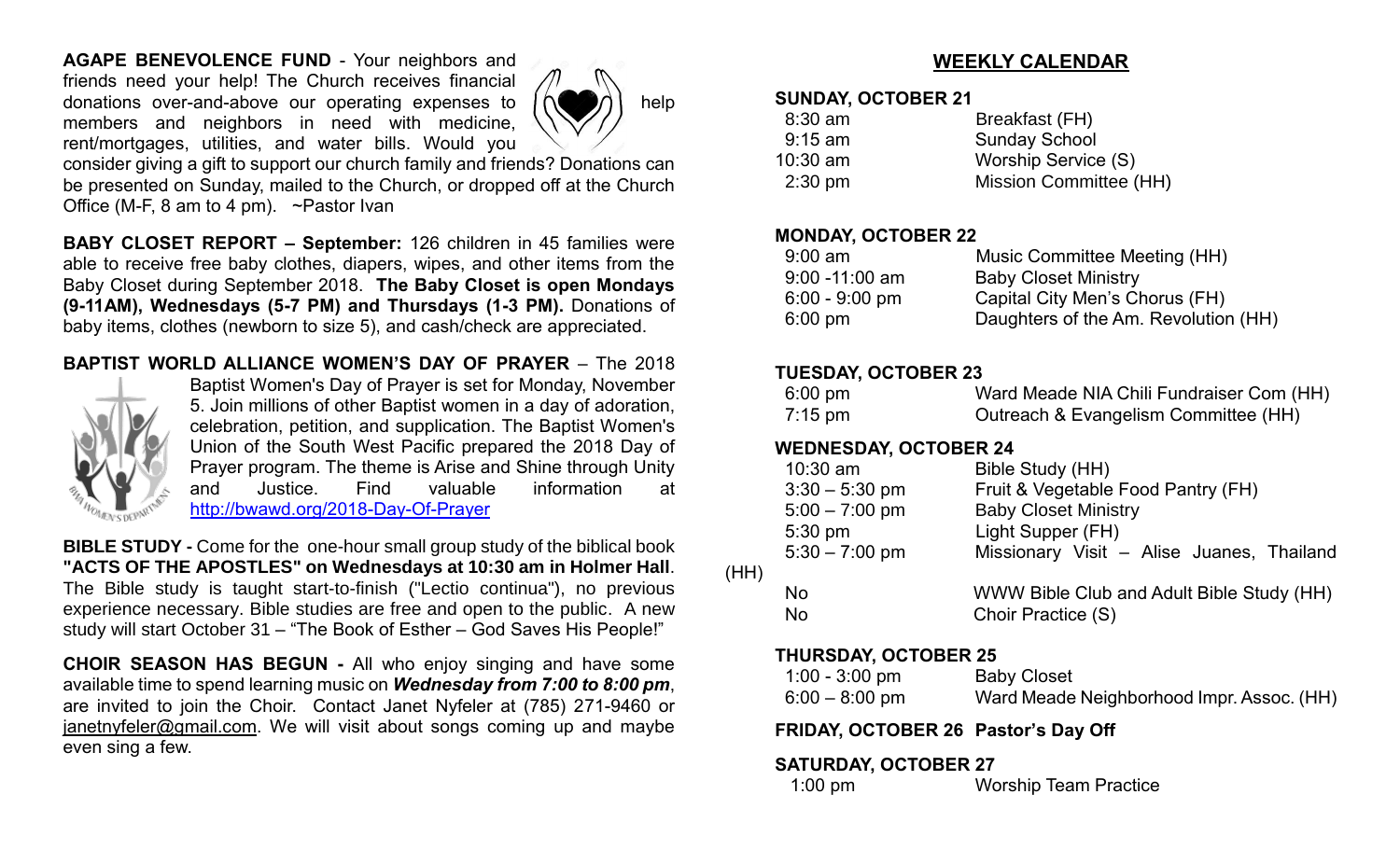# **IN OUR THOUGHTS AND PRAYERS**

Joe Abbey – Praise for a healthy report Al Carpenter – Healing for health concerns Bradley Carpenter – Healing for health concerns Harry and Pat Carpenter – Healing for health concerns Pat Carreno – Healing for Health Concerns (home) Esther Carrier – Healing for health concerns Almira Collier – Healing for health concerns (Colorado) Karen Kirby – Healing for health concerns Ernie Longstaff – Healing for health concerns Judy Longstaff – Healing for health concerns Hilda Lundgren – Healing for health concerns Nancy May – Healing for health concerns Marie Merrifield – Healing for health concerns Rogene Moody – Healing for health concerns Don and Molly Morris – Healing for health concerns moved to Brewster PL Becky Poe – Healing for health concerns Bob Roesler – Interim Minister at FBC of Topeka, starting Feb. 1, 2018 Jill Roesler – Healing for health concerns Keith Springer – Healing for health concerns (Marianne Spano's brother) Lola Zab – Healing for health concerns (Marianne Spano's sister)

General Secretary of the American Baptist Churches – Dr. Lee Spitzer New ABCCR Executive Minister – Rev. Dr. Gregg Hemmen

## **HOMEBOUND & CARE FACILITIES:**

\*June Cunningham – Brewster Place \*Etta Landis –Capital Ridge \*Shirley Dell – \*Mae Martin – Plaza West \*Helen Farrar – Plaza West \*Ken Pasley – Atria Place \*Gerald Haney – \*Theo Penny – Lawrence \*Russ Hunter – \* \*Edward Perkins – Gardiner \*Mary Lou Johnson –Aldersgate \*Juanita Plankinton – \*Alice Kieffer – \*Hazel Smith-Tindall \*Reginald Kirby – Hospice

**DAYLIGHT SAVINGS TIME ENDS –** Get ready to "fall back" one hour on **Sunday, November 4 at 2:00 AM** because Daylight Savings Time ends.

**FRUIT & VEGETABLE FOOD PANTRY –** Free bread, fruits, and vegetables on **Wednesdays from 3:30 pm to 5:30 pm**  or while supplies last. **September Food Pantry Report** - 939 Individuals (444 adults, 406 children, and 89 seniors) in 250 families were able to receive free bread, fruits, vegetables, and other items (total 4,193 pounds) from the Fruit &



Vegetable Food Pantry at West Side Baptist Church during September 2018. The Fruits & Vegetable Food Pantry will be open on Wednesdays in October (3, 10, 17, 24) from 3:30 pm to 5:30 pm. **There will be NO Food Pantry on Halloween (October 31).** All food is available at no cost

.**HABITAT FOR HUMANITY -** Volunteers Needed! The Habitat for Humanity



Faith Build is an opportunity for our faith groups to put God's love into action. Over 20 Topeka faith groups have come together to construct a home in our Ward Meade Neighborhood. If you are interested in joining

these efforts, please sign-up at [http://www.topekahabitat.org/faith-build.](http://www.topekahabitat.org/faith-build) Or, contact Janice at (785) 234-4322 or [exec@topekahabitat.org.](mailto:exec@topekahabitat.org) See Don Johnson for details.

**MEMBERSHIP CLASSES** – Pastor Ivan will lead a new Membership Class, "**Pathfinders,**" for all interested individuals for six weeks on **Saturday mornings in November (3rd, 10th, and 17th) and December (8th , 15th, and 22nd) at 11:00 am in Holmer Hall.** See Pastor to register for the class or schedule your baptism on Sunday, December 23, the Sunday before Christmas.



**NEWSLETTER ARTICLES –** Officers and Committee

Chairpersons need to submit newsletter articles to the Church Office before Tuesday, October 23. Please give submissions to Lynda or email to [office@wsbctopeka.org.](mailto:office@wsbctopeka.org)